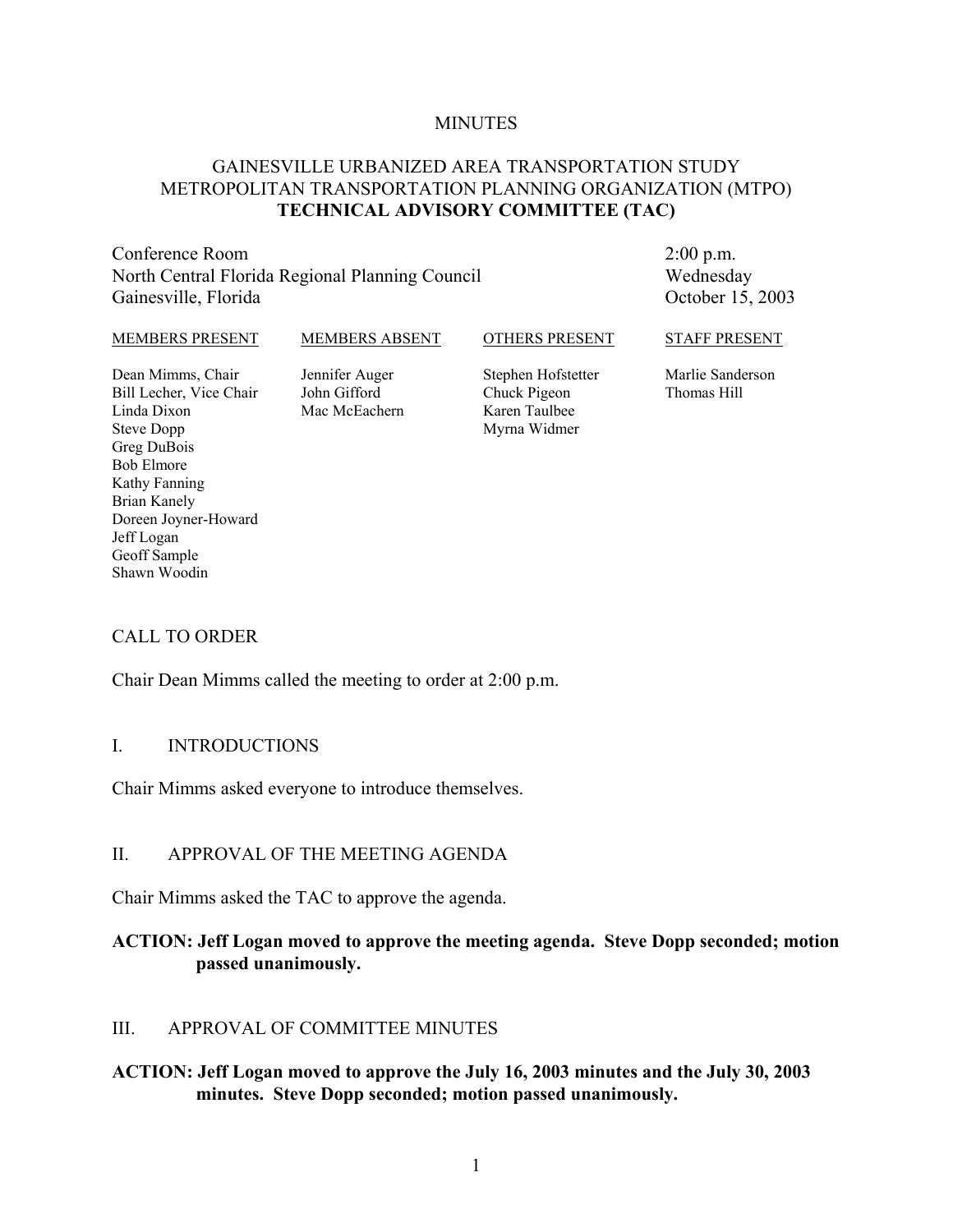## IV. CHAIRMAN'S REPORT

Mr. Marlie Sanderson, MTPO Director of Transportation Planning, announced that the next MTPO meeting is scheduled for October 30 at 1:30 p.m. in the Jack Durrance Auditorium. He said that the next TAC meeting is scheduled for December 3. He said that the TAC Level of Service Subcommittee is scheduled to meet October 21 at 2:00 p.m.

## V. SR 331 (WILLISTON ROAD) RESURFACING PROJECT

Mr. Thomas Hill, MTPO Senior Planner, stated that the Florida Department of Transportation (FDOT) has submitted design concepts for the SR 331 resurfacing project. He noted that this was the scoping phase of the design process.

Ms. Doreen Joyner-Howard, FDOT District 2 Transportation Specialist, discussed the design concepts for the SR 331 resurfacing project and answered questions.

## **ACTION: Brian Kanely moved to recommend that the MTPO approve FDOT's proposed design concepts for the Williston Road Resurfacing Project (FPN # 2077343). Jeff Logan seconded; motion passed unanimously.**

# VI. SW 24TH AVENUE CONSTRUCTION PROJECT

Mr. Bill Lecher, Alachua County Civil Engineer Design/Contract Manager, stated that the Alachua County Public Works Department requested an opportunity to present 30 percent design plans for the SW 24<sup>th</sup> Avenue construction project. He discussed the project, answered questions and noted that the County's consultants were in attendance to present 30 percent design plans.

Mr. Lecher and Mr. Chuck Pigeon, Berryman & Henigar Principal Engineer, discussed the 30 percent design plans and answered questions.

Chair Mimms asked Mr. Lecher to compare the estimated cost for the original two lane design to the proposed four lane design.

Mr. Lecher indicated that the original cost estimate for the two lane design was approximately \$5.7 million and the four lane design is estimated at \$9.5 million. He noted that a more detailed cost analysis for both the two lane and four lane facility is provided as an attachment to the Technical Advisory Committee minutes.

Mr. Sanderson noted that the Alachua County Public Works Department requested that the SW 24<sup>th</sup> Avenue construction project only be reviewed by the MTPO committees for comment and not be included as part of the MTPO packet. He stated that this request was based on direction provided by the Alachua County Commission to their Public Works Department.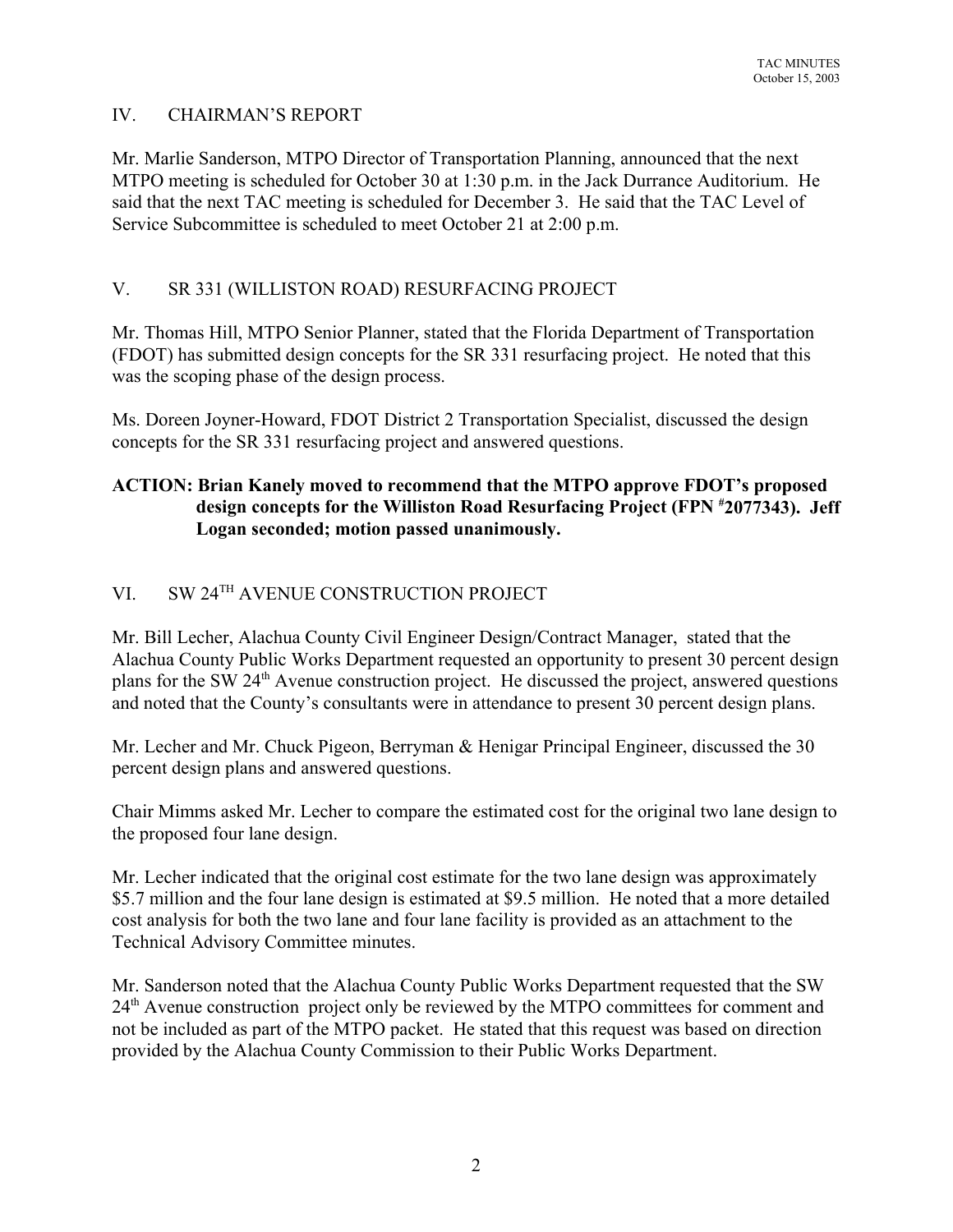- **ACTION: Jeff Logan moved to recommend that the Alachua County thirty percent design plans for SW 24th Avenue and SW 38th Terrace consider the following issues:** 
	- **1. provide pedestrian stamped crossings at SW 38th Terrace for north-south and east-west crossings;**
	- **2. identify options for landscaping including shade trees consistent with the median width and clear zone requirements contained in the Alachua County Corridor Design Manual;**
	- **3. mitigate the loss of heritage live oak trees;**
	- **4. obtain an FDOT permit for traffic signals at the SW 34th Street / SW 24th Avenue intersection to accommodate eastbound left turns from SW 24th Avenue onto SW 34th Street;**
	- **5. accommodate the operational needs of transit routing onto SW 24th Avenue and/or Windmeadows Boulevard, which require the ability for buses to make left turns at SW 34th Street;**
	- **6. address traffic flow issues related to the removal of the traffic signal at SW 34th Street and Windmeadows Boulevard and the associated median closing on SW 34th Street with impact to businesses in Butler Plaza and surrounding areas;**
	- **7. analyze and mitigate traffic impacts to the Archer Road and SW 34th Street intersection resulting from the elimination of left turns at SW 34th Street and Windmeadows Boulevard;**
	- **8. provide funding for the necessary modifications to the intersection of SW 34th Street and Windmeadows Boulevard and for a connecting roadway between Windmeadows Boulevard and SW 24th Avenue; and**
	- **9. accommodate underground utility distribution lines and equipment** within the SW 24<sup>th</sup> Avenue corridor.

**Brian Kanely seconded; motion passed unanimously.**

#### VII. STATE ROAD 24A BYPASS

Mr. Sanderson stated that The City of Gainesville Public Works Department is proposing to designate State Road 226 (S  $16<sup>th</sup>$  Avenue) as a temporary truck bypass route for SR 24. He said this proposed bypass route will connect SR 24 (Archer Road) to SR 331 (Williston Road) and divert heavy vehicle traffic away from the University and downtown areas. He reported that field analysis by the City indicates that the current SR 24 route through the downtown area does not provide adequate roadway configurations to accommodate the operational movements of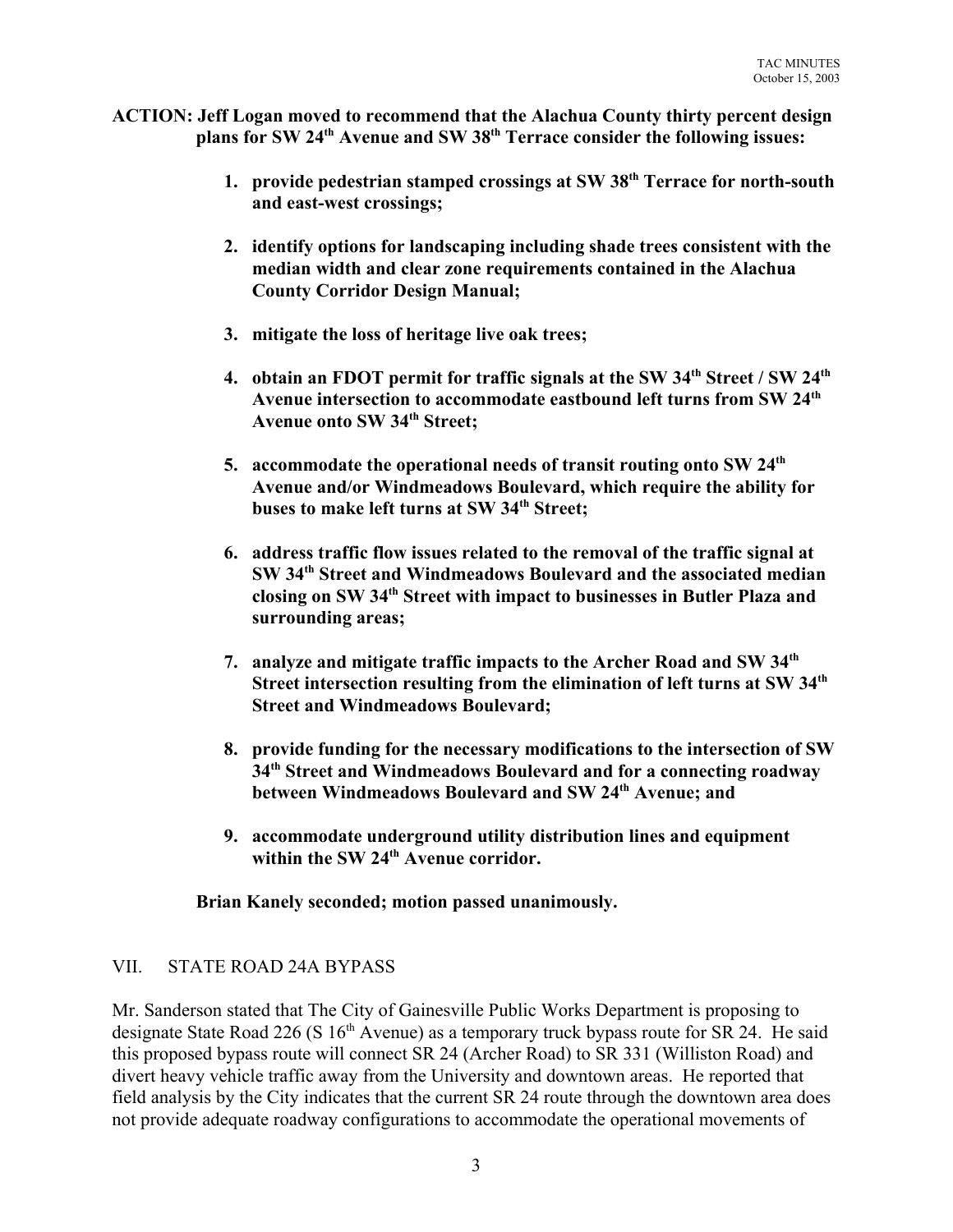heavy vehicles. He noted that due to limited turning radii at several intersections, trucks must maneuver across the pedestrian sidewalk or into the oncoming traffic lane to negotiate a righthand turn. He said that this situation creates hazardous conditions for traffic operations and creates unsafe conditions for pedestrians and bicyclists.

#### **ACTION: Brian Kanely moved to recommend that the MTPO recommend that the Florida Department of Transportation designate State Road 226 (S 16th Avenue) as a temporary truck bypass route for State Road 24. Linda Dixon seconded; motion passed unanimously.**

## VIII MTPO TRANSPORTATION SYMPOSIUM

Mr. Sanderson stated that the MTPO Chair has recommended that the MTPO conduct a transportation symposium later this year. He described the topics to be presented at the symposium and accepted further recommendations.

## IX. ARCHER ROAD CHARRETTE FIELD WORK AND TRAFFIC PROJECTIONS

Mr. Sanderson stated that the TAC needs to discuss and develop a methodology to obtain existing conditions field data for the Archer Road/ S.  $16<sup>th</sup>$  Avenue Charrette technical analysis and consider if the development of background data will delay the project. He added that the TAC should revise Task 8 of the Scope of Services to more clearly define the horizon year in the technical analysis.

#### **It was a consensus of the TAC that:**

- **A. development of background data should not delay the project and City, County, University and MTPO staffs should move forward as planned;**
- **B. City, County, University and MTPO staffs will meet within the next few weeks to coordinate the necessary field work; and**
- **C. item eight in the Archer Road / S. 16th Avenue Charrette Scope of Services should be revised to indicate a 2010 study year for the future year analysis.**

## X. RESURFACING PROJECTS- USE OF FEDERAL AND/OR STATE FUNDS TO RESURFACE CITY AND COUNTY ROADS

Mr. Sanderson stated that the MTPO requested information regarding funding resurfacing projects with federal funds. Materials were inclosed with the TAC packet agenda that indicate the roadway facilities that are owned and maintained by Alachua County and the City of Gainesville. The facilities listed in the tables are eligible for State and Federal funding using the Surface Transportation Program (STP) funding category.